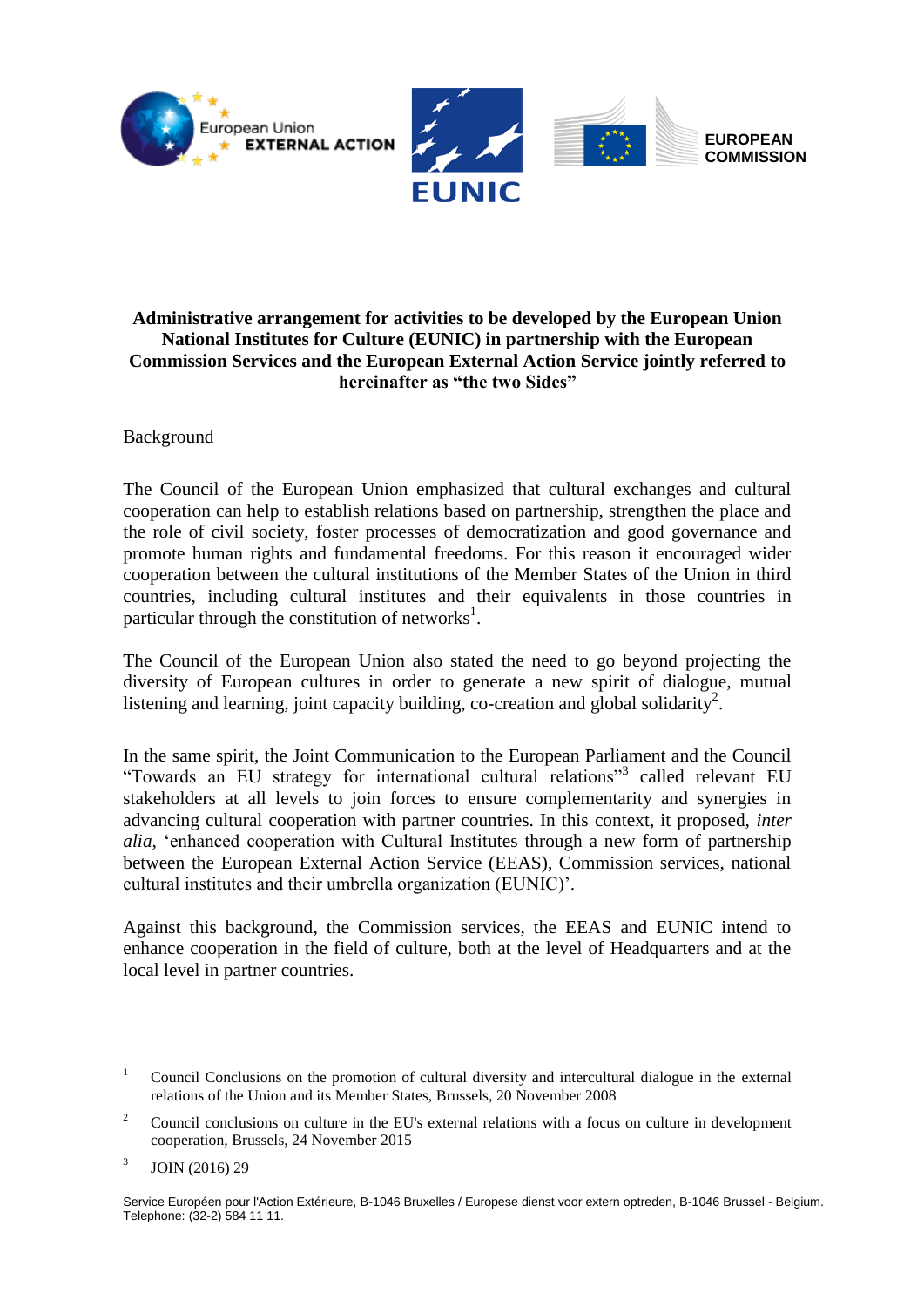### SECTION A

#### PRINCIPLES, VALUES AND OBJECTIVES

- (1) 'Culture' embraces a wide and inclusive range of policies and activities, which includes not only the arts and literature, but also, among others, intercultural dialogue, education and research, the creative industries and tourism, heritage, sport, artisanship as well as development cooperation. For this reason, a cross-cutting approach to culture should be encouraged.
- (2) In this respect the two Sides share the objective of developing a concerted approach to international cultural relations which would strengthen the European dimension of their initiatives, pool resources and achieve economies of scale by working together in non-EU countries on the basis of voluntary contributions and shared interests. The principles of subsidiarity and complementarity should be respected in the development of the joint activities.
- (3) The two Sides intend that the principle of 'variable geometry' should underpin their cooperation; in the sense that not all stakeholders on each Side are expected to necessarily participate in all projects and programmes but they can support those which fit with their own strategic priorities and match their capacity to deliver.
- (4) The two Sides envisage that the principles of co-creation with partner countries, bottom-up implementation and, whenever possible, co-financing of activities from different sources (including partner countries, EU institutions and EUNIC members) should underpin the activities to be developed in partnership.
- (5) The two Sides envisage that the activities they will develop in partnership should aim at an increased coherence and efficiency, consistency and synergies with other existing initiatives and activities, as well as at an enhanced quality and impact.
- (6) The two Sides expect that the partnership will be implemented at country level through seeking enhanced cooperation and complementarity with relevant stakeholders, including civil society organisations, public authorities, international organisations where appropriate, and between European Union Delegations and EUNIC clusters.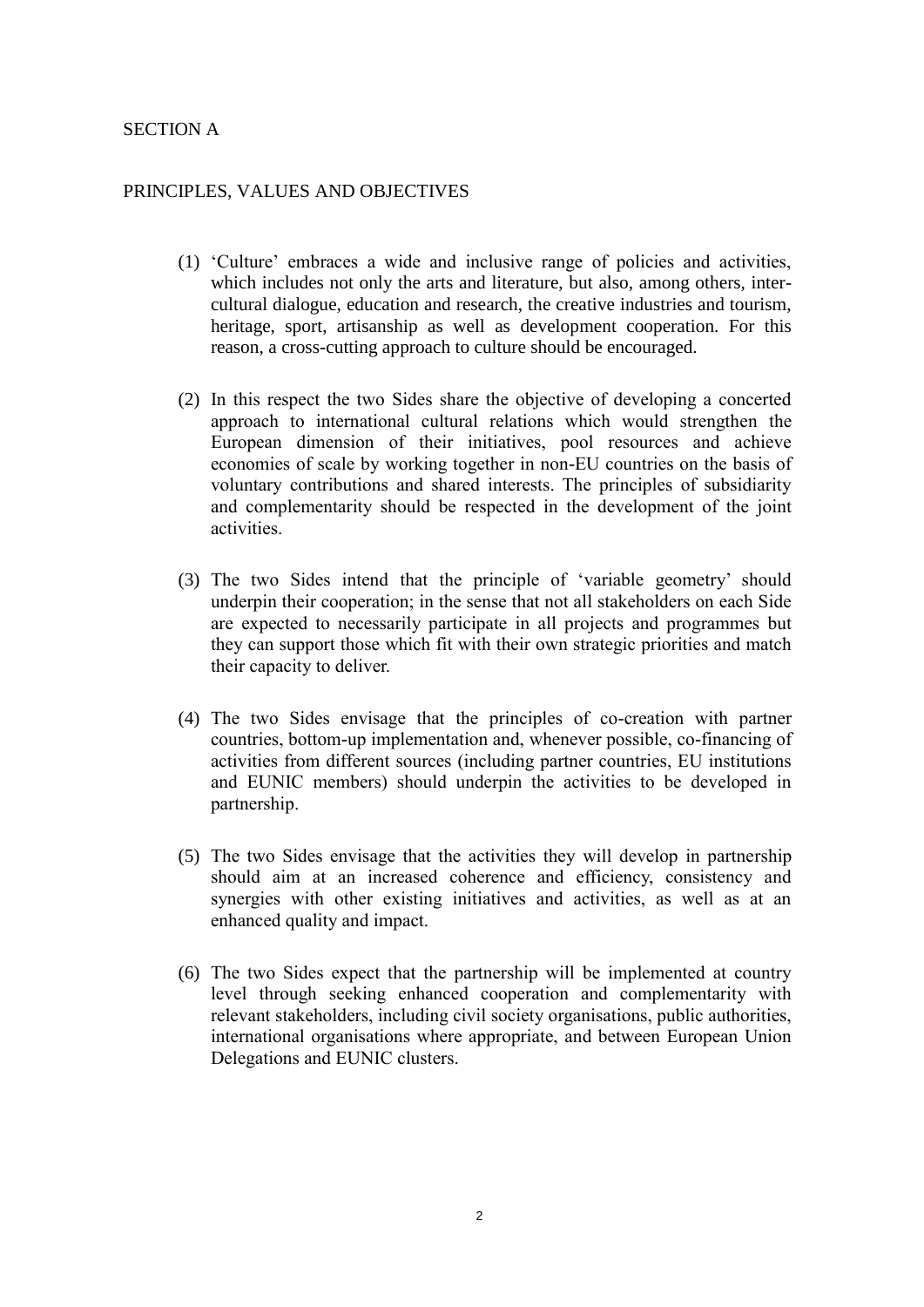### SECTION B

### PRIORITY AREAS FOR COOPERATION

- (1) In line with the Joint Communication "Towards an EU strategy for international cultural relations" and with relevant policy priorities, it is envisaged that joint activities will be developed in those countries where the conditions are more favorable. Other countries may also be considered taking into account the rapid evolution of international relations.
- (2) It is envisaged that cultural cooperation with the identified partner countries should focus on the three thematic areas defined in the Joint Communication:
	- Promoting culture and intercultural dialogue for peaceful intercommunity relations
	- Supporting culture as an engine for sustainable social and economic development
	- Reinforcing cooperation on cultural heritage

# SECTION C

### ARRANGEMENTS FOR COOPERATION

- (3) Representatives of the two Sides envisage meeting and exchanging information on the activities to be developed in partnership on a regular basis.
- (4) In consultation with EU Delegations and local stakeholders, EUNIC clusters are developing cultural relations strategies for their work tailored to the needs and issues of the local environment. These strategies are expected to form the basis on which joint pilot activities could be proposed taking into account one or more of the above-mentioned thematic areas as well as other issues relevant to the country in question, including, when relevant, in the case of development and fragile contexts.
- (5) The joint pilot activities should help test method(s) of 'enhanced cooperation' between EU Delegations (or Headquarters when relevant) and cultural institutes in partner countries, including aspects of planning, resourcing, implementation, monitoring and evaluation.
- (6) The joint pilot activities should also help analyse and test possible financing and partnership models in line with the existing rules and regulations.